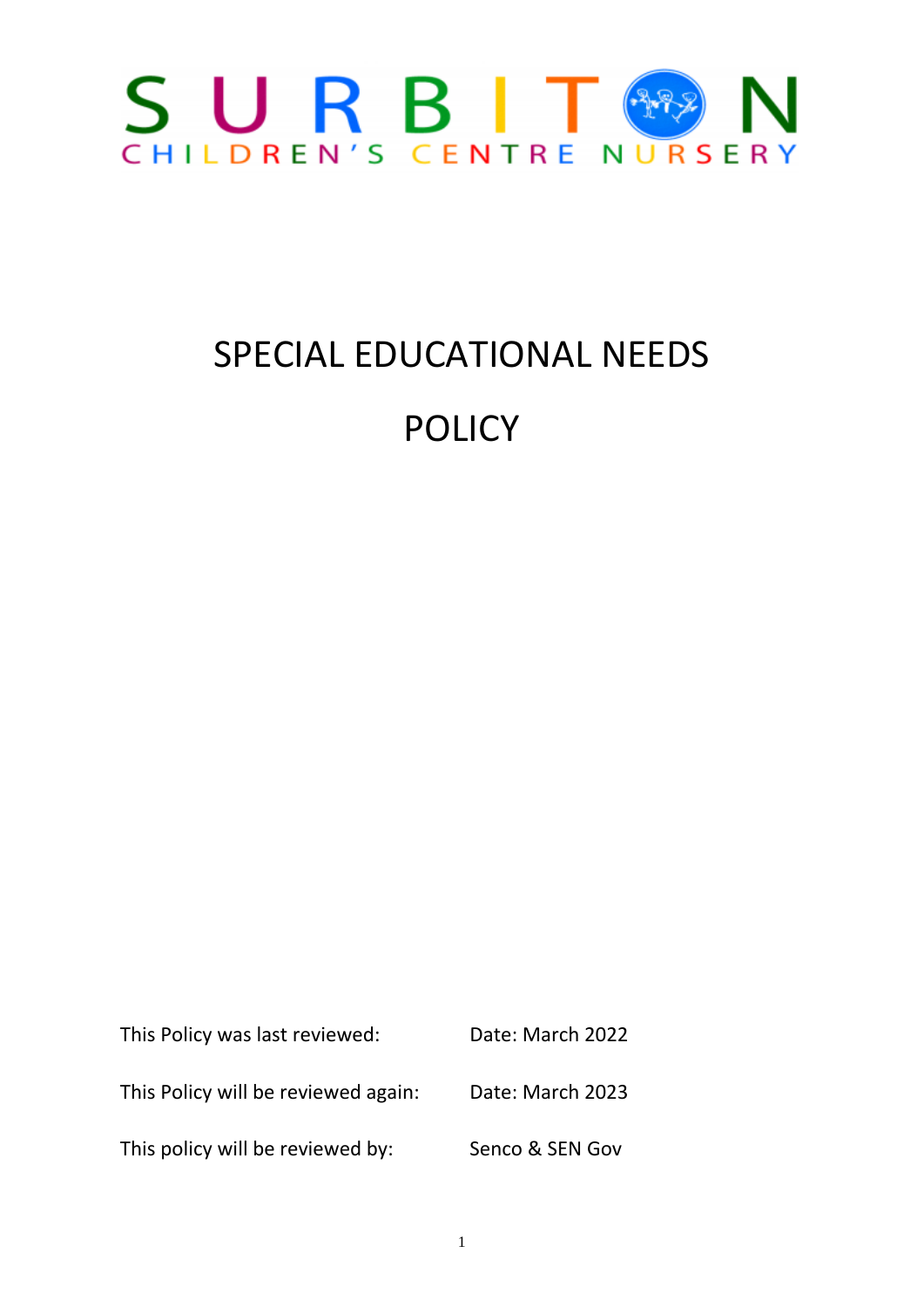#### **SPECIAL EDUCATIONAL NEEDS POLICY 2022**

#### **Surbiton Children's Centre Nursery**

*"If they can't learn the way we teach, then we teach the way they learn"* Dr O Ivor Lovaas

This policy is written in line with the requirements of:-

- Part 3 of the Children and Families Act 2014
- SEN Code of Practice 2014
- The Special Educational Needs and Disability Regulations 2014
- The Special Educational Needs (Personal Budgets and Direct Payments) Regulations Section 49
- The order setting out transitional arrangements, Section 137
- The Equality Act 2010

This policy should also be read in conjunction with the following policies:- Inclusion, Admissions, Behaviour, Equal Opportunities, Assessment, Complaints Policy, Accessibility Plan and Safeguarding

This policy was developed with representatives from the governing body, parents and carers of mainstream children and those with special educational needs and school staff and will be reviewed annually.

#### Definition of SEN

The Special Educational Needs Code of Practice 2014 states that a child or young person has SEN if they have a learning difficulty or disability which calls for special educational provision to be made for them.

A child of compulsory school age or a young person has a learning difficulty if they: Have a significantly greater difficulty in learning than the majority of others of the same age;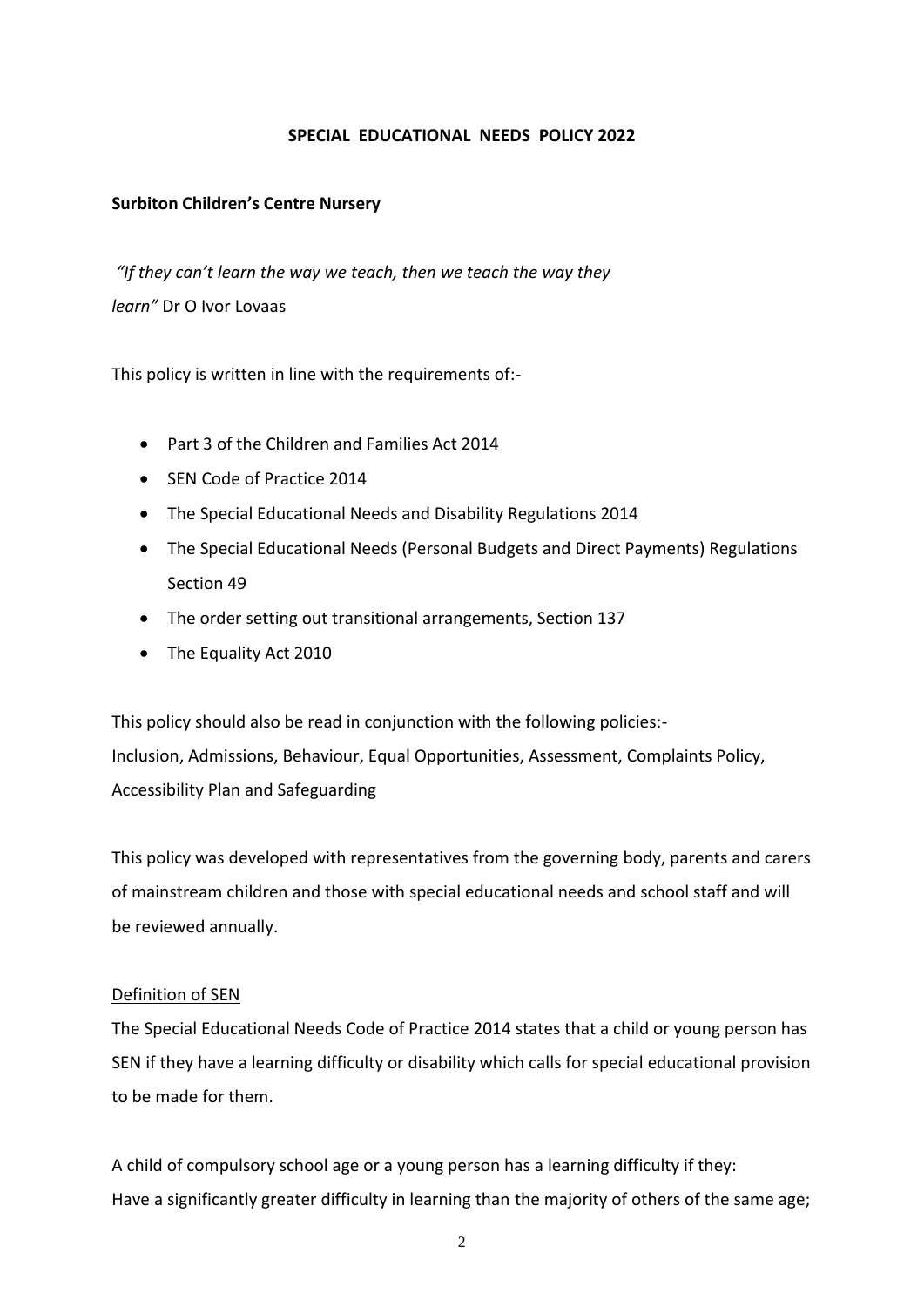Have a disability which prevents or hinders them from making use of educational facilities of a kind generally provided for others of the same age in mainstream schools or mainstream post-16 institutions.

High quality teaching that is differentiated and personalised will meet the individual needs of the majority of children. Some children and young people need educational provision that is additional to or different from this. This is special educational provision under Section 21 of the Children and Families Act 2014. We use their best endeavours to ensure that such provision is made for those who need it

Special educational provision is underpinned by high quality teaching and is compromised by anything less

## 1. The kinds of special educational need for which provision is made at Surbiton Children's Centre Nursery

We are a mainstream nursery school with a specialist resource base which caters for children with social communication differences and Autism.

(See our Local Offer)

All children at the nursery are entitled to an education that enables them to make progress so that they:

- achieve their best
- become confident individuals living fulfilling lives, and
- make a successful transition into adulthood

At Surbiton Children's Centre Nursery we can make provision for every kind of frequently occurring special educational need without an Education and Health Care Plan, for instance speech and language needs, autism, learning difficulties and behavioural difficulties. There are other kinds of special educational need which do not occur as frequently and with which the nursery is less familiar, but we can access training and advice so that these kinds of needs can be met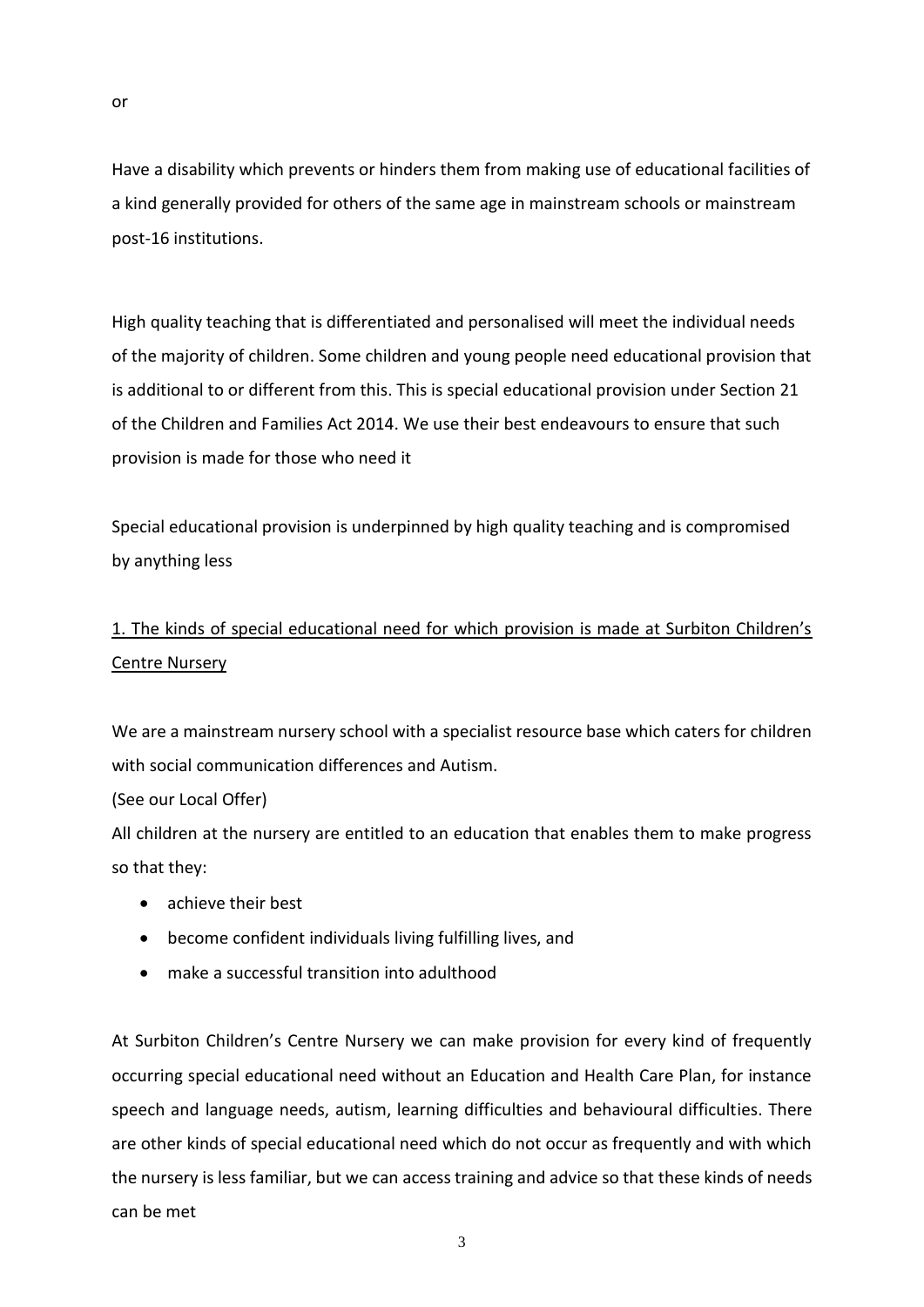The admission arrangements for pupils without an Education, Health and Care Plan must not discriminate against or disadvantage disabled children or those with special educational needs and must follow the normal school admissions procedures.

#### 2. Information about the policy for identification and assessment of pupils with SEN

At Surbiton Children's Centre Nursery early years' educators monitor the progress of all pupils regularly to review progress we use OPAL Milestones.

The principle of early identification and intervention underpins our approach to identifying those pupils who need extra help. This is often put in place, even if special educational need has not been identified. This extra support will enable the pupil to catch up. Examples of support are:-

- Social Skills groups
- Language groups
- In-class support, individual work
- Motor skills groups
- Occupational Therapy work

Some pupils may continue to make insufficient progress, despite high quality teaching targeted at their areas of weakness, for these pupils, and in consultation with parents, we will refer to external advisory services such as Speech and Language Therapy, Educational Psychology, Paediatrician, Occupational Therapy and The Service for Sensory Impairment.

The purpose of calling on other professionals to assist in assessing pupils is to understand what additional resources and different approaches are requires enabling the pupil to make better progress. These will be shared with parents, put into a support plan, reviewed regularly and refined or revised if necessary. At this point because the pupil requires additional and extra provision we will continue to identify the pupil as having a special educational need. If the pupil is able to maintain good progress without the additional and different resources he or she will not be identified with special educational needs.

We will ensure that all teachers and early years' staff who work with the pupil are aware of the support to be provided and the teaching approaches to be used.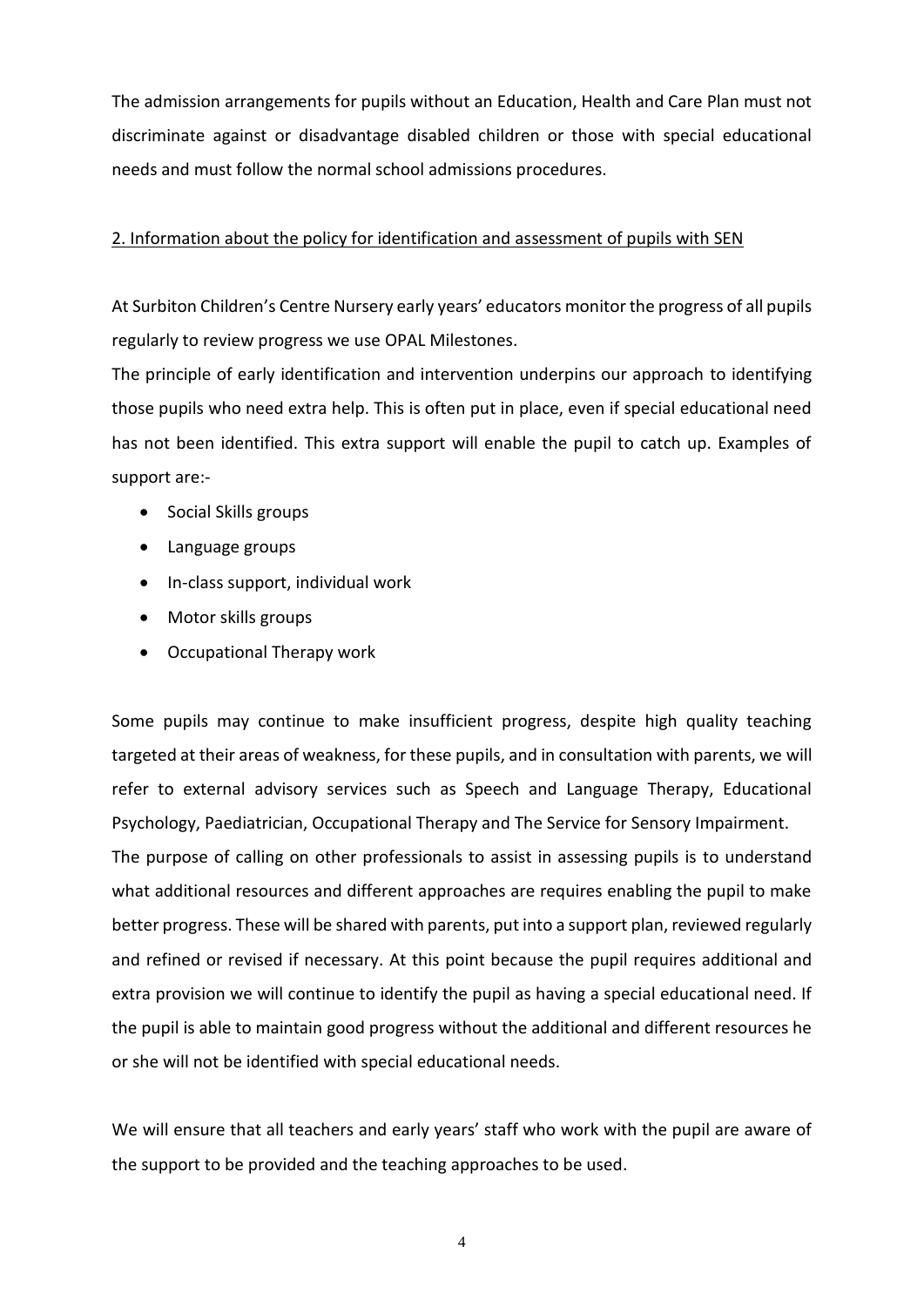Progress will be monitored and assessed by all staff against Individual Support Plans. Parents are supported to work in partnership with staff and other professionals through regular reviews, discussions and workshops.

# 3a. How we evaluate the effectiveness of the provision made for pupils with special educational needs with or without a Education, Health and Care Plan

Each review of the support plan will focus on the extent to which planned outcomes have been achieved as informed by the views of parents, teachers, support staff, SENCO and the child themselves. The assessment information from teachers will show whether adequate progress is made.

The SEN Code of Practice (2014) describes adequate progress thus:

- Is similar to that of children of the same age who had the same starting point
- Matches or improves on the pupil's previous rate of progress
- Allows the attainment gap to close between the pupil and children of the same age

For pupils with or without an Education, Health and Care Plan there will be a review at least every six month of the provision made for the child, which will enable an evaluation of the effectiveness of the special provision to be made. Significant points collated from these reviews will be shared with the governing body.

# 3b. The School's arrangements for assessing and reviewing the progress of pupils with special educational needs.

Every pupil in the school has their progress tracked. Those with special educational needs may have more frequent and detailed assessments to inform targets and measure small steps of progress. Using these it will be possible to see if pupils are increasing their level of skills in key areas.

If these assessments do not show adequate progress is being made the support plan and planned outcomes will be reviewed and adjusted.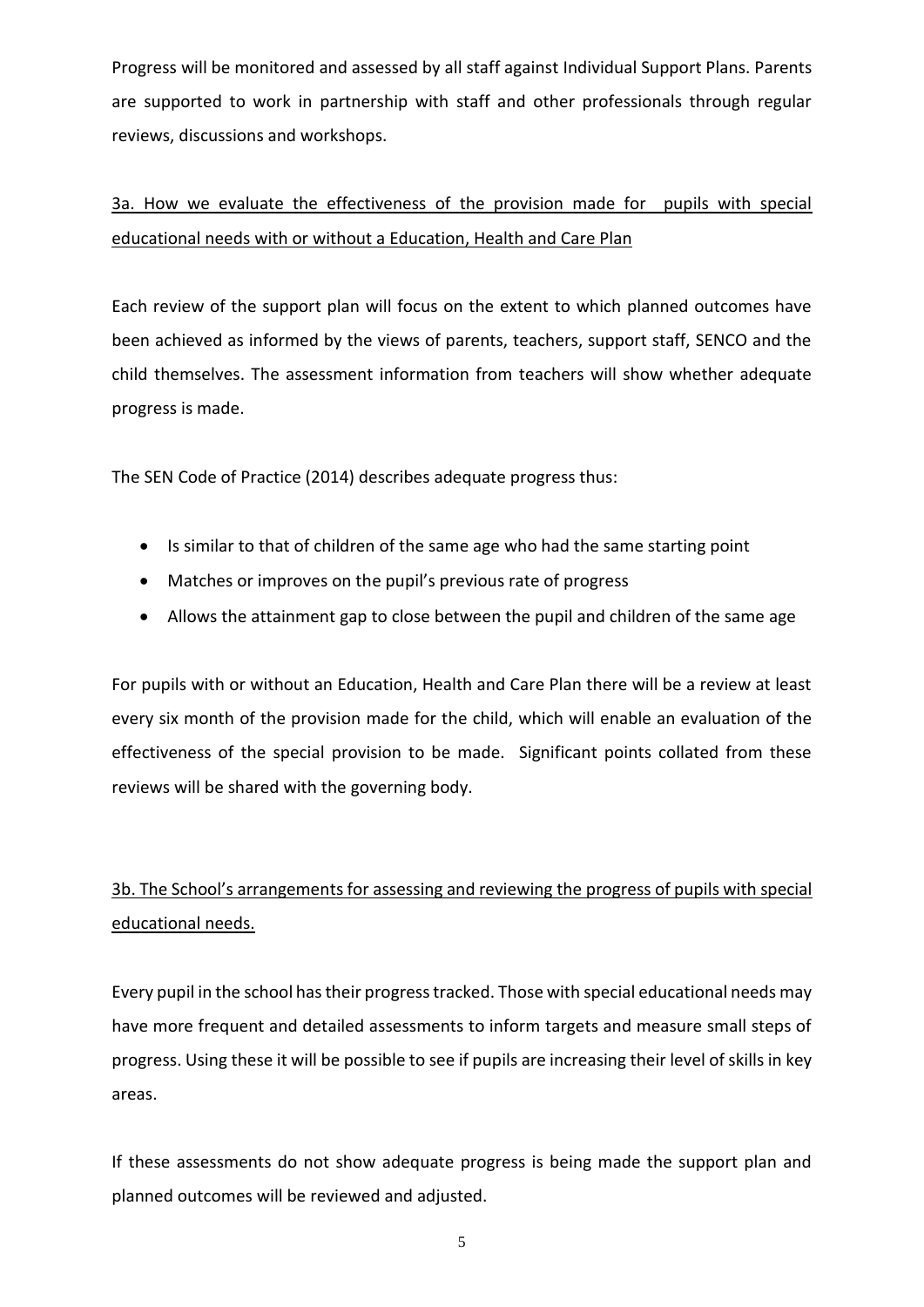#### 3c. The school's approach to teaching pupils with special educational needs.

## **'Special educational provision is underpinned by high quality teaching and is compromised by anything less' (SEN Code of Practice 2014).**

At Surbiton Children's Centre Nursery we work to ensure that our approach to teaching and learning is of high quality and personalised to meet the needs of the majority of children. Some children need educational provision that is additional to or different from this. This is special educational provision.

In meeting the requirements of the Early Years' Foundation Stage Framework the school uses some additional teaching approaches e.g. one to one support, small group teaching, social skills programmes. These are often delivered by support staff under the close direction of the teacher or Special Educational Needs Co-ordinator. The class teacher remains responsible for working with the pupil on a daily basis.

We have a duty to make arrangements to support pupils with medical conditions. Individual health care plans will normally specify the type and level of support required to meet the medical needs of such pupils. Where children also have special educational needs, their provision will be planned and delivered in a co-ordinated way with the healthcare plan. We will have regard to the statuary guidance supporting pupils at school with medical conditions.

## 3d. How the school adapts the curriculum and learning environment for pupils with special educational needs

At Surbiton Children's Centre Nursery we follow the advice in the Early Years' Foundation Stage Framework on how to adapt the curriculum and the learning environment for pupils with special educational needs. We also incorporate the advice provided as a result of assessments, both internal and external, and the strategies described in Education and Health Care Plans.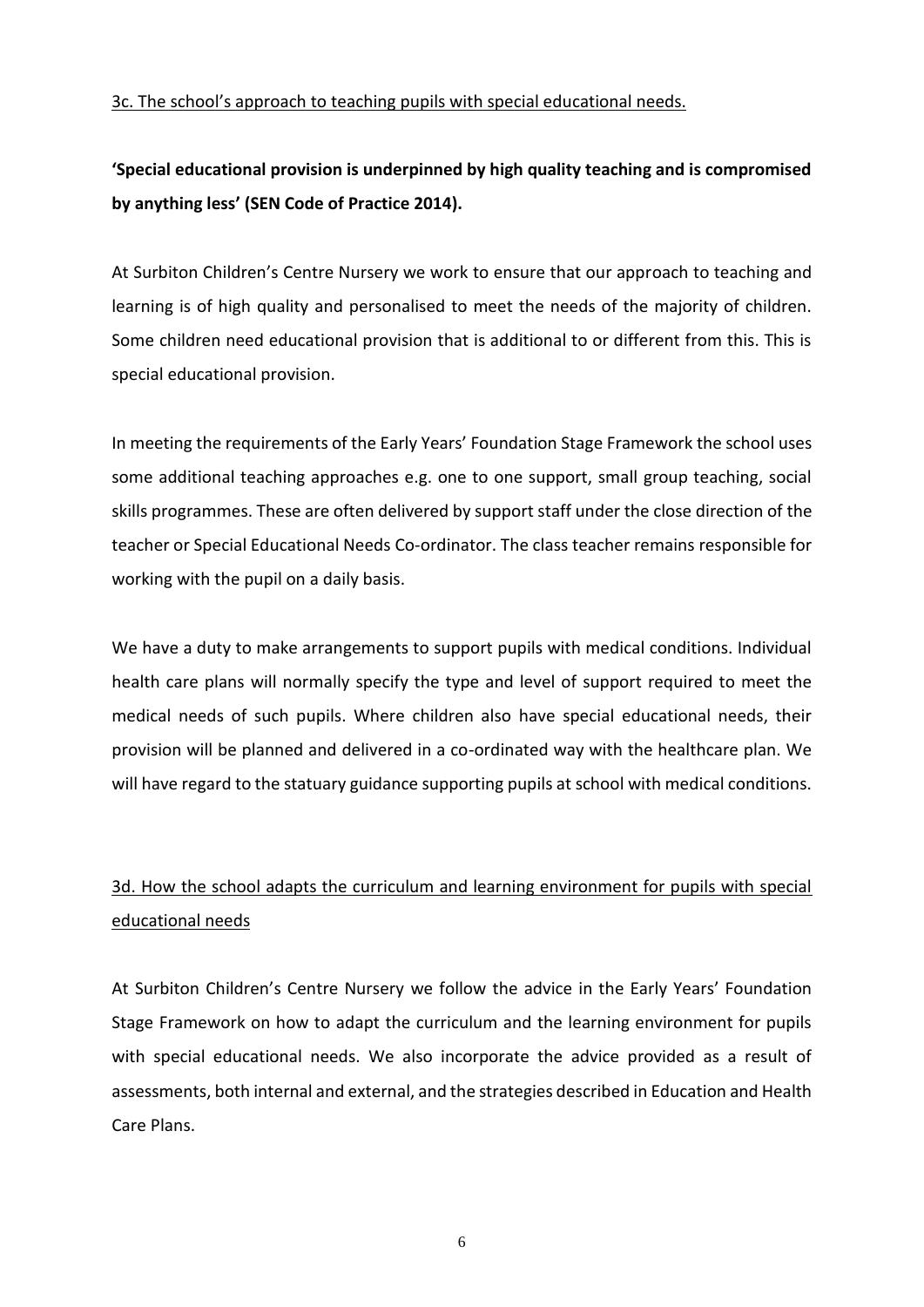'**All children, irrespective of ethnicity, culture or religion, home language, family background, leaning difficulties or disabilities, gender or ability should have the opportunity to experience a challenging and enjoyable programme of learning and development' (Statutory Framework for the Early Years Foundation Stage 1.15)**

#### 3e. Additional support for learning that is available to pupils with special educational needs.

At Surbiton Children's Centre Nursery we do not receive 'notional SEN funding'. Should we require additional funding to support an individual child's needs we would contact the Early Years team at 'Achieving for children', and they would assess what additional funding is required through the Early Years Inclusion Fund. This funding is used to ensure that the quality of teaching is good in the school and that there are sufficient resources to deploy additional and different teaching for pupils requiring special educational provision. The support offered is matched to the needs of individual pupils with SEN and evidence based. The amount of support required for each pupil to make good progress will be different in each case.

## 3f. Support that is available for improving the emotional and social development of children with special educational needs

At Surbiton Children's Centre Nursery we understand that an important feature of the school is to enable all pupils to develop self-confidence, emotional resilience and social skills, both through direct teaching in small groups eg Circle Time, language and social skills groups, and indirectly with every conversation adults have with pupils every day.

We ensure that the environment is adapted to supported children with SEN. This includes the use of visuals such as 'Now and Next', Visual Timetables and visuals on lanyards. We have low arousal, calming areas available for children (including a sensory room) and we foster independence by making all resources available to the children.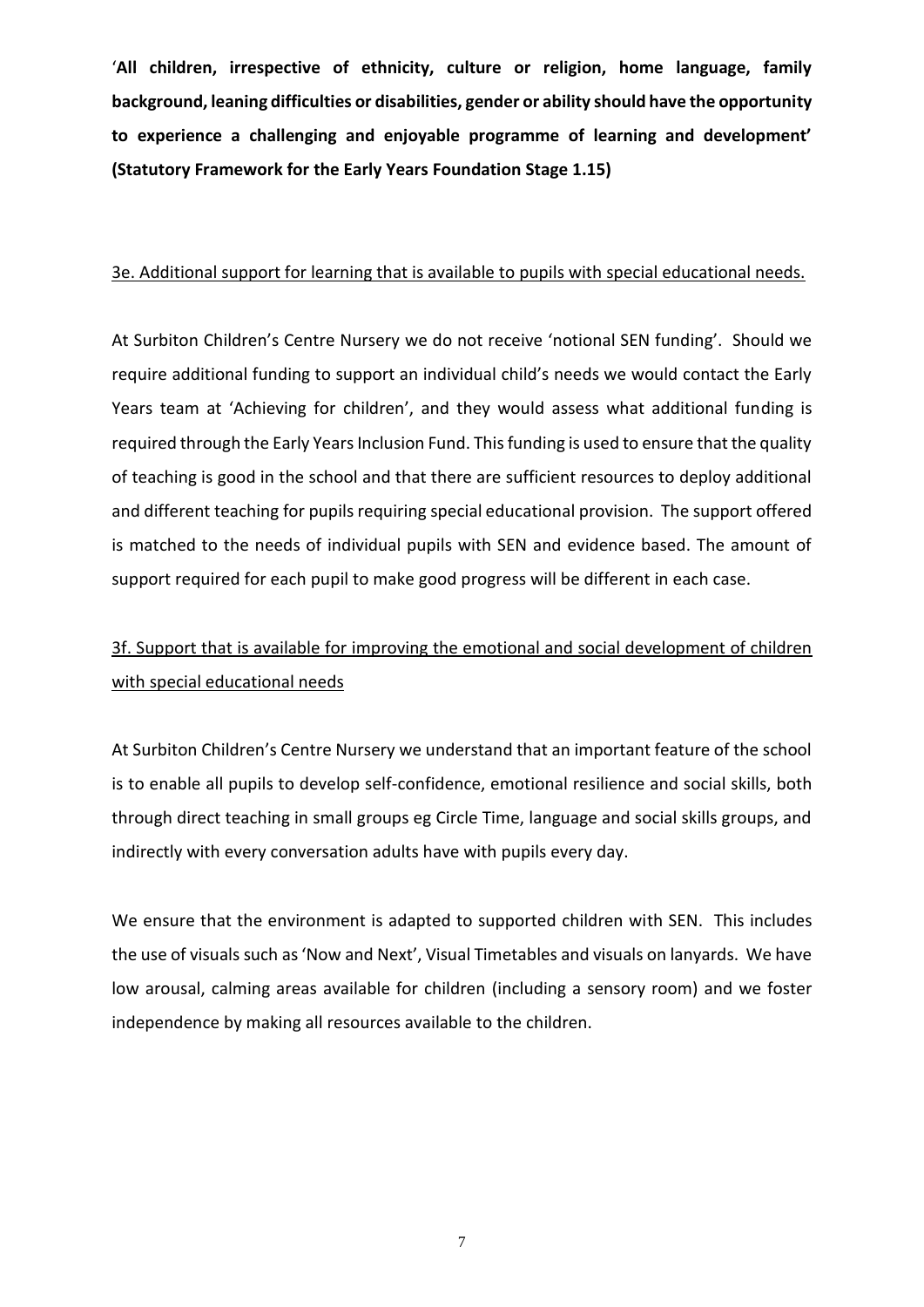# 3g. Activities that are available for pupils with special educational needs in addition to those available in accordance with the curriculum

All clubs, trips and activities offered to pupils at Surbiton Children's Centre Nursery School are available to pupils with special educational needs either with or without an Education, Health and Care Plan. Where it is necessary, the school will use the resources available to it, to provide additional adult support to enable the safe participation of the pupil in the activity.

#### 4. The Special Educational Needs Co-ordinator (SENCO)

The SENCO at Surbiton Children's Centre is Claire Brooker who is a qualified teacher and has been SENCO continuously since before September 2021 Claire can be contacted by phone or email [\(senco@scn.rbksch.org\)](mailto:senco@scn.rbksch.org) through the admin office.

### 5. The expertise and training of staff in relation to children with special educational needs and how specialist expertise will be secured.

All Early Years Educators will have training on understanding behaviour, adapting the environment to meet the needs of pupils with SEN and Child Protection. Staff training will reflect the needs of the current cohort of pupils. An element of SEN training will be incorporated into INSET days and will be delivered by specialist staff in the school e.g. the Head or SENCo

Staff working one to one with children with SEN will have additional training form the Speech and Language Therapist, Occupational Therapist or other outside professional as appropriate. The cost of training is included in the schools notional SEN funding.

#### 6. How equipment and facilities for children with special educational needs will be secured.

Where external advisors recommend the use of equipment or facilities, which the school does not have, we will purchase it using national SEN funding or seek to borrow it.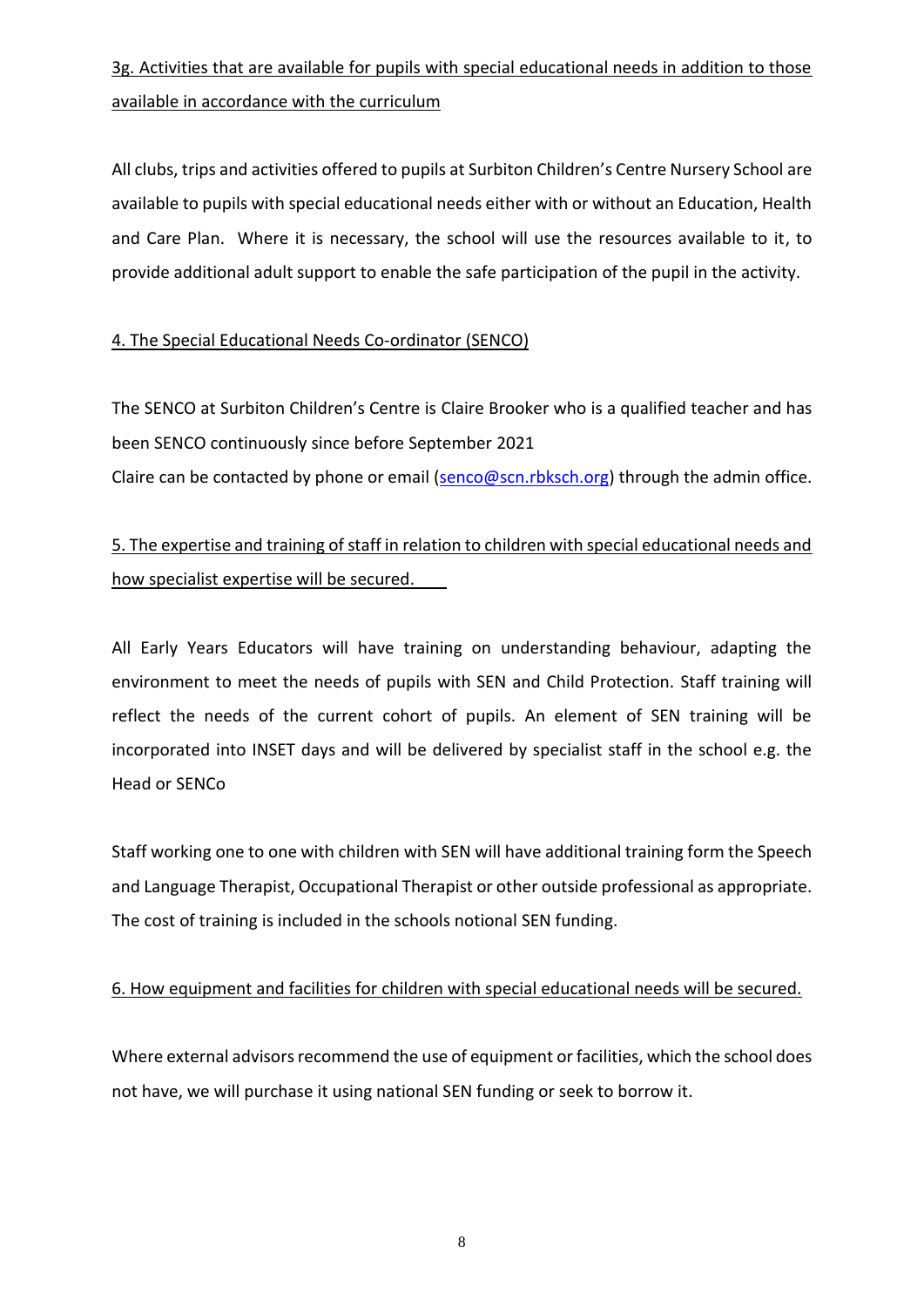# 7. The arrangements for consulting parents of children with special educational needs about, and involving them in, their education.

All parents of children with SEN at Surbiton Children's Centre Nursery are invited to discuss the progress of their children twice a year and will receive written reports after these discussions. In addition to this we are happy to arrange meetings outside these times. As part of our normal teaching arrangements all pupils will access some additional teaching to help them catch up if the progress monitoring indicates that this is necessary; this will not imply that the pupil has a special educational need.

If following this normal provision improvements in progress are not seen, we will contact parents to discuss how we intend to better address these needs better. From this point onwards the pupil will be identified as having special educational needs because special educational provision is being made and the parent will be invited to all planning and reviews of this provision.

In addition to this, parents of pupils with an Education, Health and Care Plan will be invited to contribute to and attend an annual review, which, wherever possible will also include other agencies involved with the pupil. Information will be made accessible for parents.

8. The arrangements made by the governing body relating to the treatment of complaints from parents of pupils with special educational needs concerning the provision made at school.

The normal arrangements for the treatment of complaints at Surbiton Children's Centre Nursery are used for complaints about provision made for special educational needs and disabilities. We encourage parents to discuss their concerns with the class teacher, the SENCO and the Head teacher before making a formal complaint to the Chair of the Governing Body.

## 9. The arrangements for consulting young people with special educational needs about, and involving them in, their education

When a pupil has been identified as having special educational needs, because special educational provision is being made for him or her, the pupil where possible, will be consulted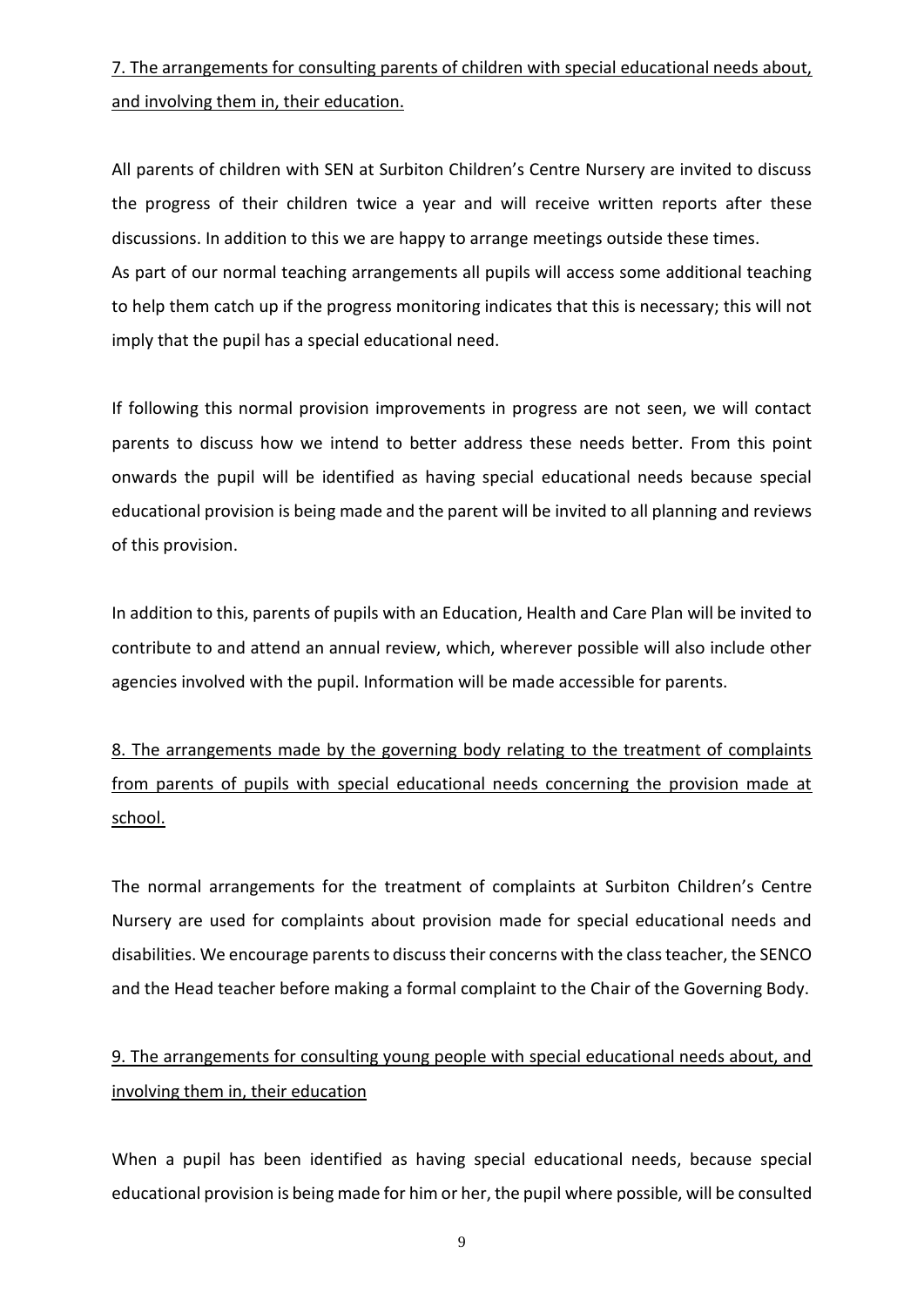about and involved in the arrangements made for them as part of person-centred planning. Parents are likely to play a more significant role in the childhood years with the young person taking more responsibility and acting with greater independence in later years.

# 10. How the governing body involves other bodies eg local authority support services, in meeting the needs of pupils with SEN and in supporting families of such pupils.

The governing body have engaged with the following bodies:-

- A service level agreement with the Educational Psychology Service
- The Emotional Health Service (EHS),
- Family support workers
- Links to the Disabled Children's Service for support to some families of some pupils with high needs.
- Access to the Local Authority's Service Level Agreement for the provision of Speech and Language Therapy, Occupational Therapy, Physiotherapy for pupils with a requirement for direct therapy or advice.
- Membership of professional networks for the SENCO e.g. SENCO forum, etc

#### 11. Details of support services for the parents of pupils with special educational needs.

Special Educational Needs and Disabilities Information Advice and Support Service (IASS) or SENDIASS, provides a free, impartial, confidential and support around educational issues for parents who have children with special educational needs or disabilities. They empower parents to play an active and informed role in their child's education. Information advice and support service for SEND provides free, impartial, confidential, advice, support and options around educational issues for parents who have children with special educational needs or disabilities (0-19). They empower parents to play an active and informed role in their child's education.

#### <https://www.kids.org.uk/richmond-and-kingston-sendiass>

Contact: Phone: 020 3793 9596 Email: [RichmondKingston@kids.org.uk](mailto:RichmondKingston@kids.org.uk)